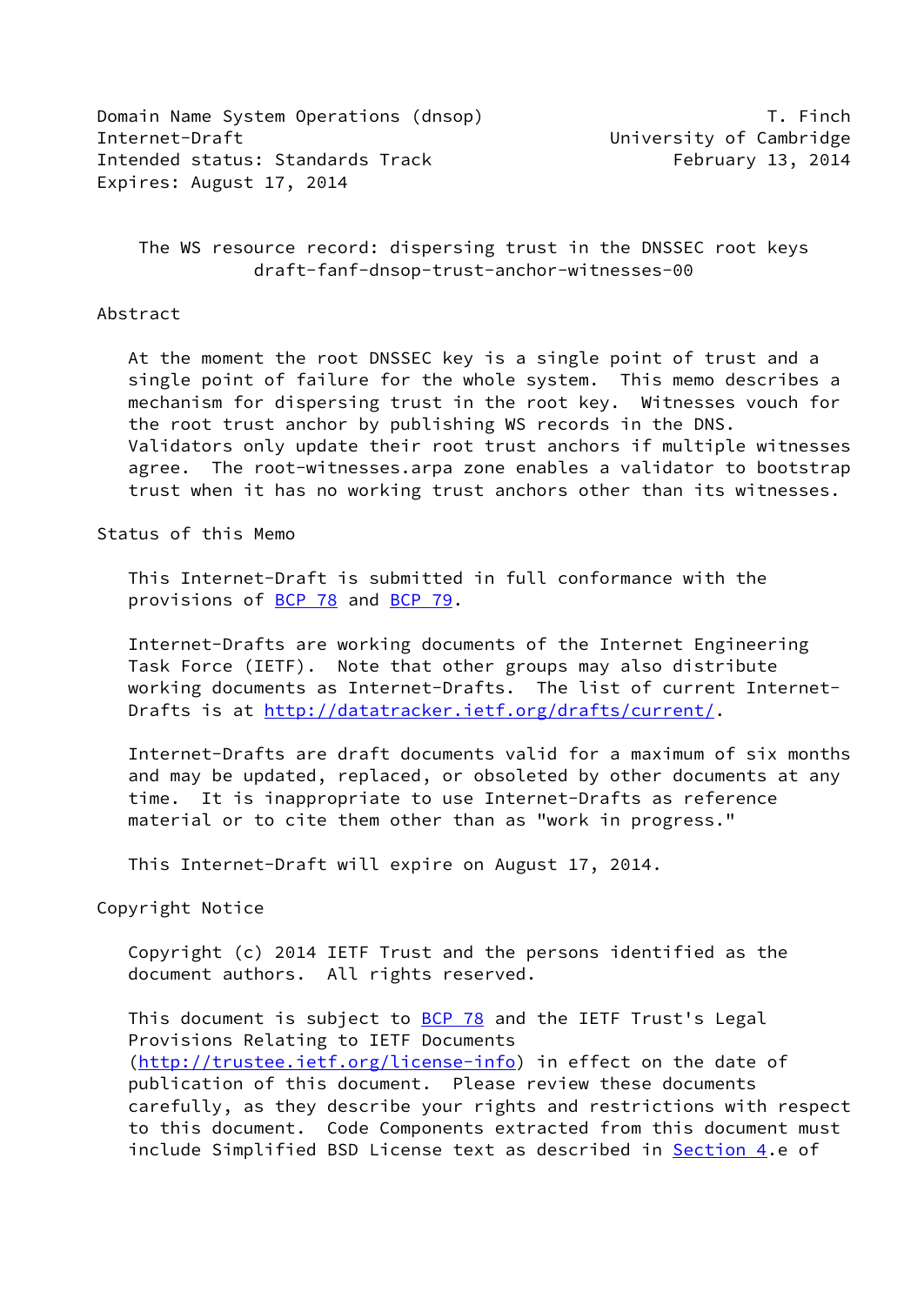Finch Expires August 17, 2014 [Page 1]

| Internet-Draft |  | DNSSEC trust anchor witnesses |  | February 2014 |  |
|----------------|--|-------------------------------|--|---------------|--|
|----------------|--|-------------------------------|--|---------------|--|

 the Trust Legal Provisions and are provided without warranty as described in the Simplified BSD License.

# Table of Contents

|                                                                    | The WS resource record $\,\ldots\,$ 4              |  |  |  |  |  |  |  |  |  |  |  |
|--------------------------------------------------------------------|----------------------------------------------------|--|--|--|--|--|--|--|--|--|--|--|
| $\frac{3}{2}$ . How validators use WS records 5                    |                                                    |  |  |  |  |  |  |  |  |  |  |  |
|                                                                    | $3.1$ . Trust anchor configuration 5               |  |  |  |  |  |  |  |  |  |  |  |
|                                                                    | $3.2$ . When to try a trust anchor update 5        |  |  |  |  |  |  |  |  |  |  |  |
|                                                                    | $3.3$ . Trust anchor update process 6              |  |  |  |  |  |  |  |  |  |  |  |
| $\underline{4}$ . How witnesses publish WS records $\underline{7}$ |                                                    |  |  |  |  |  |  |  |  |  |  |  |
|                                                                    | 4.1. Contents of a witness zone $\frac{7}{2}$      |  |  |  |  |  |  |  |  |  |  |  |
| $\underline{4.2}$ . Lifecycle of witness zones 8                   |                                                    |  |  |  |  |  |  |  |  |  |  |  |
|                                                                    |                                                    |  |  |  |  |  |  |  |  |  |  |  |
|                                                                    | $5.1$ . Locating root trust anchor witness zones 8 |  |  |  |  |  |  |  |  |  |  |  |
|                                                                    | $5.2$ . Root trust anchor witness organizations 9  |  |  |  |  |  |  |  |  |  |  |  |
| 6. Security Considerations 9                                       |                                                    |  |  |  |  |  |  |  |  |  |  |  |
|                                                                    |                                                    |  |  |  |  |  |  |  |  |  |  |  |
| 8.                                                                 |                                                    |  |  |  |  |  |  |  |  |  |  |  |
|                                                                    |                                                    |  |  |  |  |  |  |  |  |  |  |  |
|                                                                    |                                                    |  |  |  |  |  |  |  |  |  |  |  |
|                                                                    |                                                    |  |  |  |  |  |  |  |  |  |  |  |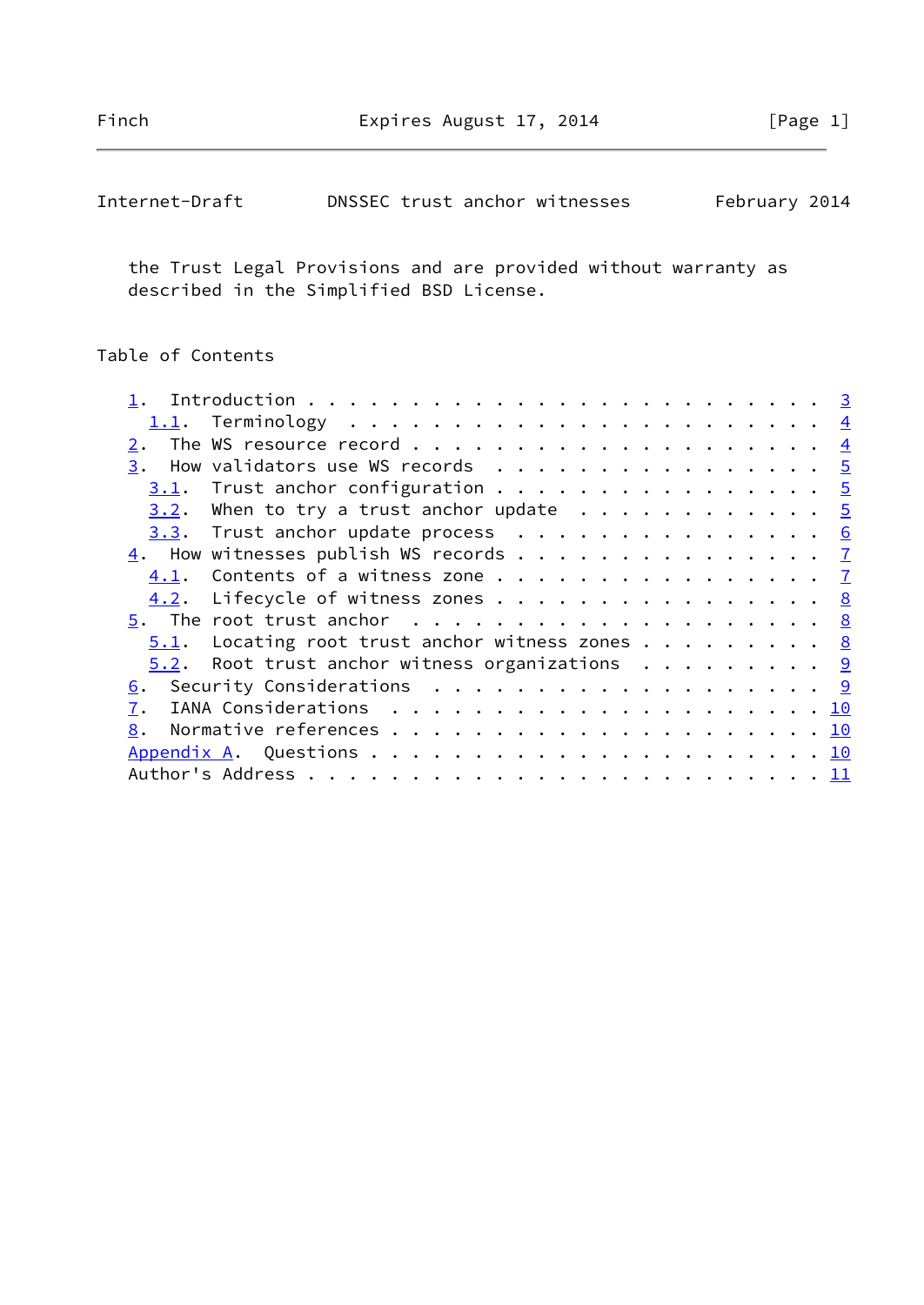Finch Expires August 17, 2014 [Page 2]

<span id="page-2-1"></span>Internet-Draft DNSSEC trust anchor witnesses February 2014

## <span id="page-2-0"></span>[1](#page-2-0). Introduction

 At the moment the root DNSSEC key is a single point of trust and a single point of failure for the whole system. It has a number of problems:

- o Root trust anchor rollovers using [\[RFC5011](https://datatracker.ietf.org/doc/pdf/rfc5011)] require validators to be online while the rollover happens. With the current root key management plan, rollovers take a few weeks. This is uncomfortably long for emergency rollovers.
- o Systems that are offline during a rollover have to use an out-of band mechanism to update their trust anchors, relying on non-DNS sources of trust. There is no clear specification or security analysis for this process.
- o The root key is a single point of failure with no standby, though its storage and management is extremely resilient and trustworthy (in stark contrast to the out-of-band trust anchor update keys).
- o The concentration of trust in the root is politically uncomfortable.

 This memo describes a mechanism for dispersing trust in the root key. Witnesses vouch for the root trust anchor by publishing WS records in the DNS. Validators only update their root trust anchors if multiple witnesses agree.

This mechanism has the following advantages:

- o There is no single point of failure since there are many witnesses not one of which is completely trusted.
- o There are no special timing constraints as in [\[RFC5011](https://datatracker.ietf.org/doc/pdf/rfc5011)]. Witnessed trust anchor updates are like normal KSK rollovers.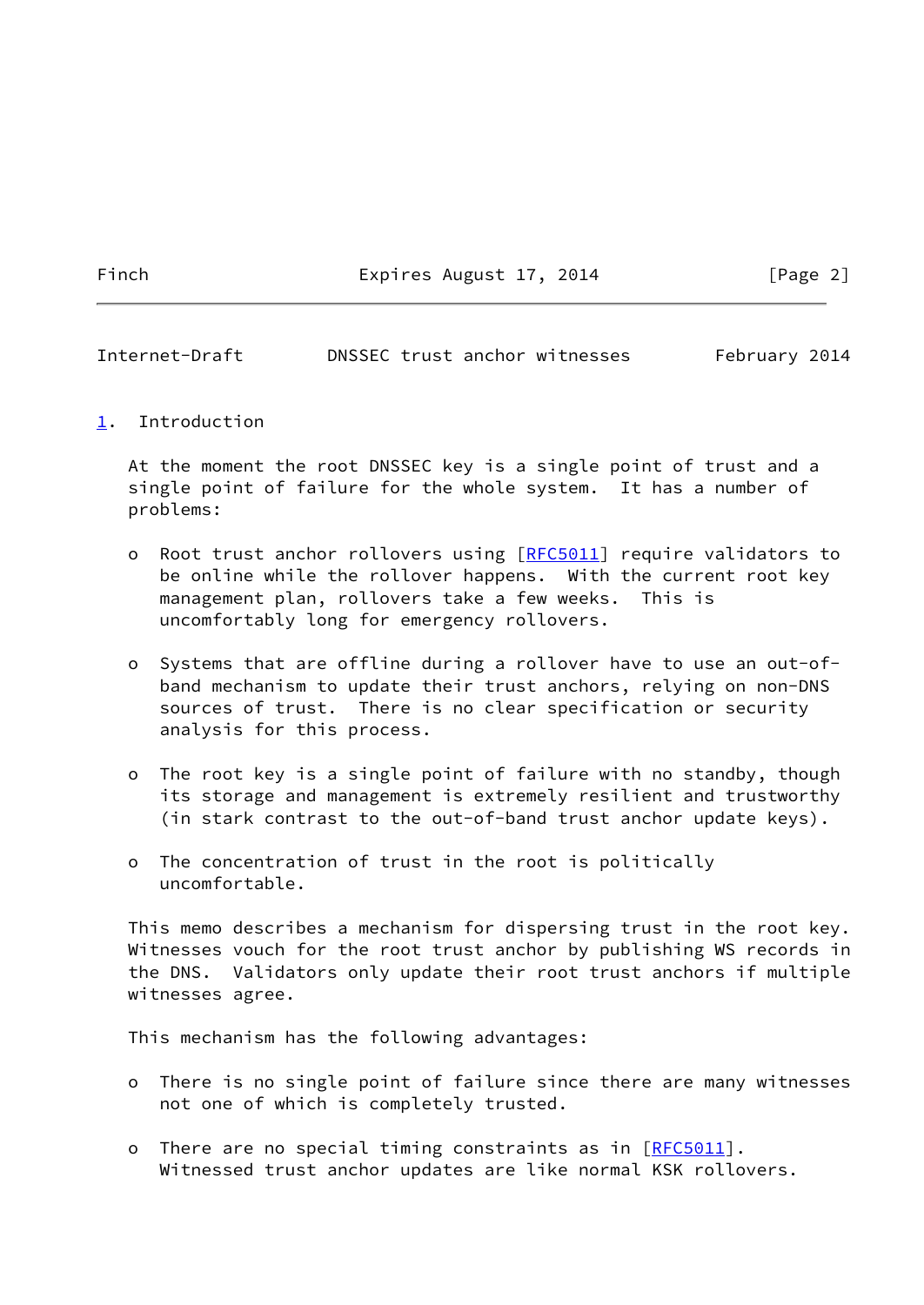- o The mechanism is in-band, using only DNS, even for bootstrapping.
- o The same procedure works for online and offline key rollovers.
- o Rollovers can become routine.

There are some potential advantages:

 o It can allow for a crash rollover of the root key, in the event that it is lost or compromised, with validators recovering automatically rather than having to be manually forced to fetch and authenticate the replacement trust anchor.

| Finch | Expires August 17, 2014 | [Page 3] |
|-------|-------------------------|----------|
|       |                         |          |

<span id="page-3-1"></span>Internet-Draft DNSSEC trust anchor witnesses February 2014

 o It could allow a smaller root DNSKEY RRset by allowing the witnesses to vouch for the root ZSK directly instead of via a KSK. This saves the cost of high-assurance storage for the root KSK, but requires more frequent communication between the root DNSSEC key managers and the witnesses.

There are some limitations and disadvantages:

- o It does not disperse trust in the root zone signing key or root zone maintenance.
- o A lot more co-ordination between organizations is necessary, for the witnesses to get out-of-band authentication of new trust anchors.

 This mechanism can be used to automatically update any trust anchor, though it is designed for and includes some special considerations for the root trust anchor. The root-witnesses.arpa zone is set up to enable a validator to bootstrap trust when it has no working trust anchors other than its witnesses.

## <span id="page-3-0"></span>[1.1](#page-3-0). Terminology

 The key words "MUST", "MUST NOT", "REQUIRED", "SHALL", "SHALL NOT", "SHOULD", "SHOULD NOT", "RECOMMENDED", "MAY", and "OPTIONAL" in this document are to be interpreted as described in [\[RFC2119](https://datatracker.ietf.org/doc/pdf/rfc2119)].

<span id="page-3-2"></span>[2](#page-3-2). The WS resource record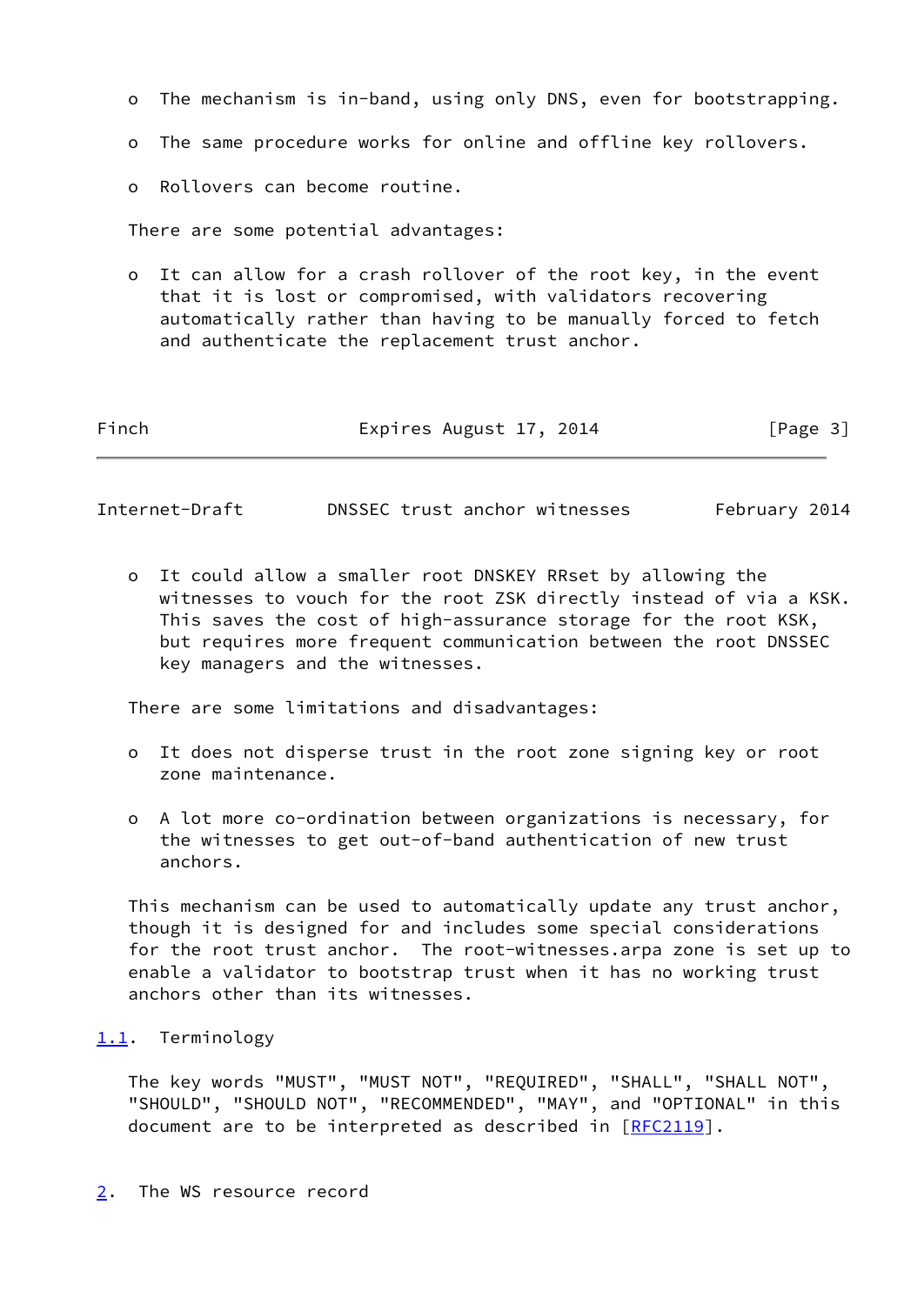The WS (witness signer) resource record contains a cryptographic digest of a DNSKEY record at a DNSSEC trust anchor. WS records are published separately from the trust anchor by trust anchor witnesses to show that the witnesses vouch for the trust anchor DNSKEY(s). WS records are used by validators to update their trust anchors.

 The WS resource record RDATA has exactly the same wire format and presentation format as the DS RR, as described in [[RFC4034](https://datatracker.ietf.org/doc/pdf/rfc4034)] [section](#page-8-0) [5](#page-8-0). Although WS has the same syntax as DS, its semantics differ as described below.

The WS resource record type number is [TBD]

 The WS RR is treated as a normal RR for signing, serving, resolving, and validating. None of the special behaviour for DS records described in  $[REC4035]$  sections  $2.4$ ,  $2.6$ ,  $3.1$  applies to WS records.

Unlike DS records (where the DS record on the parent side of a zone

Finch Expires August 17, 2014 [Page 4]

<span id="page-4-1"></span>Internet-Draft DNSSEC trust anchor witnesses February 2014

 cut refers to a DNSKEY record on the child side of the zone cut at the same name), WS records do not explicitly indicate the name of the trust anchor DNSKEY records that they refer to. This information is part of the valiator configuration (see [Section 3.1](#page-4-2)).

WS records SHOULD be placed at the apex of a witness zone. They SHOULD refer to DNSKEY records with the SEP (secure entry point) flag set [\[RFC3757](https://datatracker.ietf.org/doc/pdf/rfc3757)].

- <span id="page-4-0"></span>[3](#page-4-0). How validators use WS records
- <span id="page-4-2"></span>[3.1](#page-4-2). Trust anchor configuration

 A validator's configuration for a trust anchor consists of the the trust anchor owner name, and either a set of public keys or a set of DS records, as described in [\[RFC4035\] section](https://datatracker.ietf.org/doc/pdf/rfc4035#section-4.4) 4.4.

 A trust anchor that is automatically updated is associated with the witnesses that vouch for it. It has a quorum value stating how many witnesses must agree before the trust anchor is updated.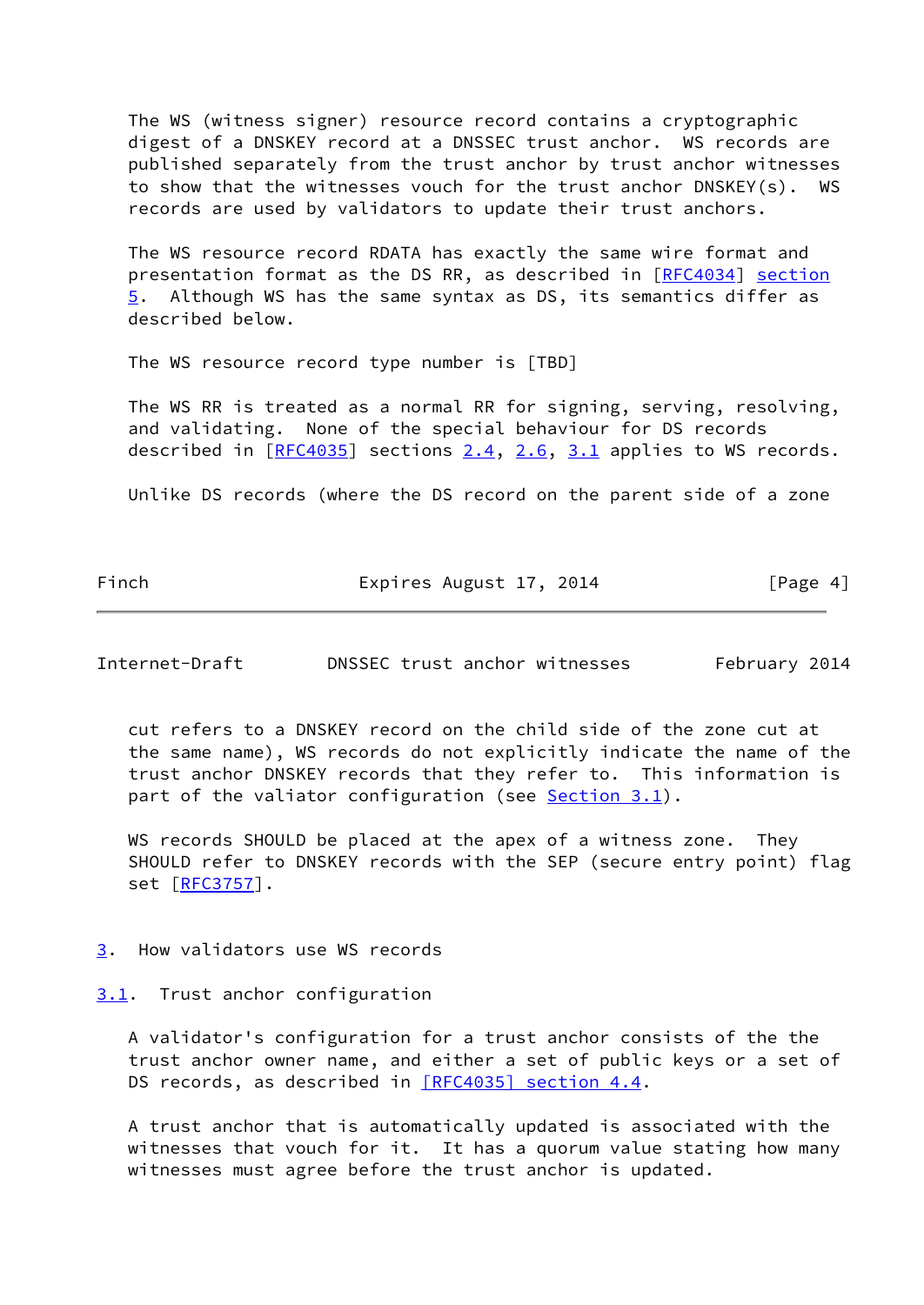Each witness is a normal statically-configured trust anchor. That is, witnesses are not updated automatically except by out-of-band configuration updates or software updates. Each witness is associated with one automatically updated trust anchor for which it vouches.

<span id="page-5-0"></span>[3.2](#page-5-0). When to try a trust anchor update

 The validator SHALL keep track of the DNSKEY records from the DNS at the trust anchor name. It only tracks the set of all records with the SEP flag set, or the subset of SEP keys with algorithms supported by the validator. (This is so that ZSK rollovers do not trigger trust anchor updates.)

When the validator notices that this set has changed it SHOULD attempt to update the trust anchor as described below. During the update process it SHOULD continue to serve clients and use the existing trust anchor to validate responses.

 The validator MAY track the DNSKEY records persistently in order to make restarts faster. If so, it SHOULD discard any saved DNSKEY records after their RRSIG expiry time. If it does not, it SHOULD perform an update attempt at restart.

When starting, a validator can find that its existing trust anchor does not work, perhaps because a key rollover happened while it was

| Finch<br>Expires August 17, 2014 | [Page 5] |
|----------------------------------|----------|
|----------------------------------|----------|

<span id="page-5-1"></span>Internet-Draft DNSSEC trust anchor witnesses February 2014

 offline. In this situation it cannot serve clients until the update process completes successfully.

 A broken trust anchor is not expected to happen during normal operations, since validation ought to work at every point in a key rollover. However, if some disaster occurs and the trust anchor private key is lost or compromised, there might be a disruptive crash key rollover.

 When it sees a crash rollover, a validator will not be able to validate the new DNSKEY RRset, so will discard it and retry the query in an attempt to obtain a working version. If this problem persists the validator MAY attempt to update the trust anchor using an invalid DNSKEY response.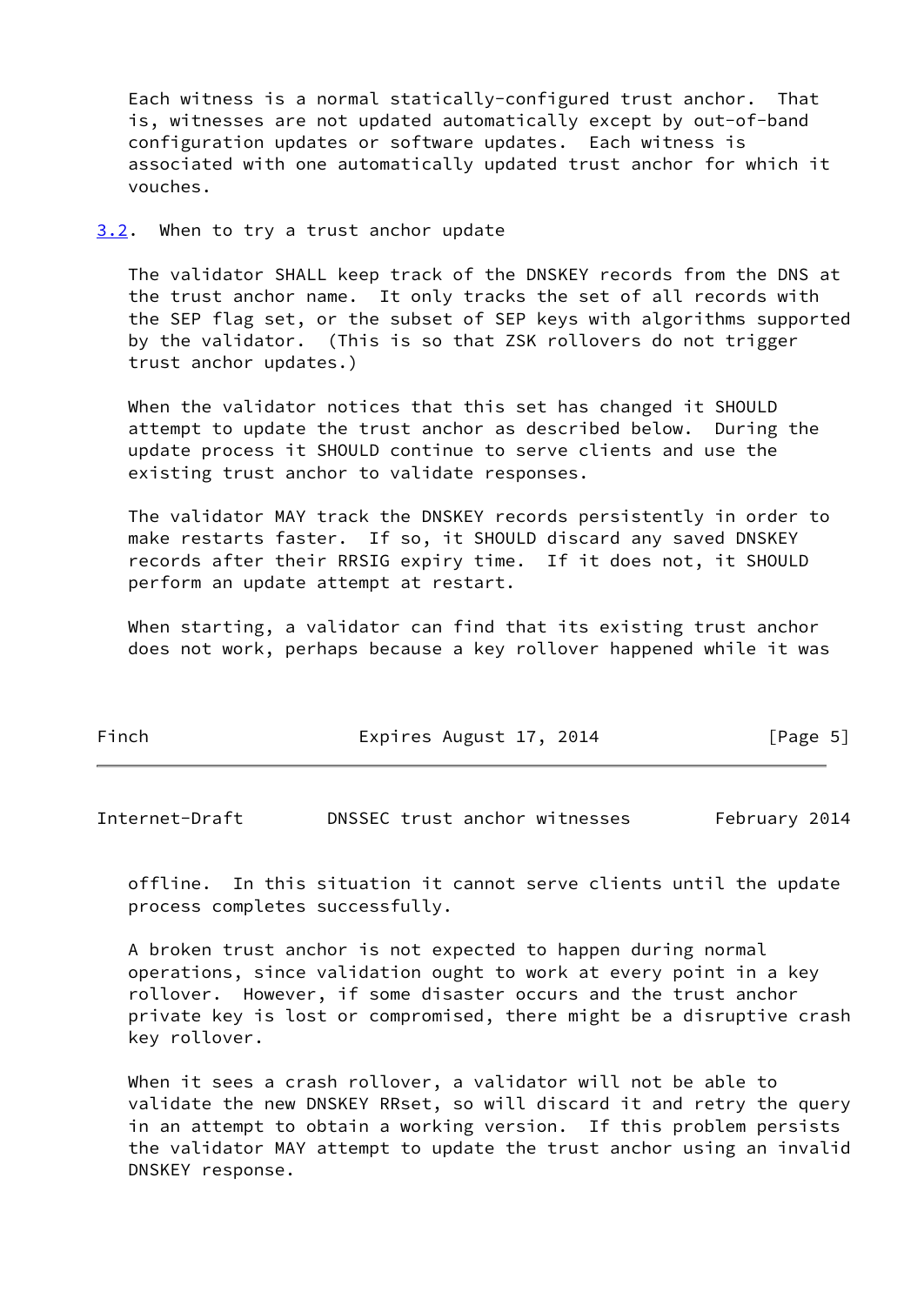#### <span id="page-6-0"></span>[3.3](#page-6-0). Trust anchor update process

 Trust anchor updates are performed with respect to a DNSKEY RRset from the trust anchor owner name. This allows the validator to ensure that a successful update will lead to a working configuration.

 The validator queries for the WS RRset at each of the trust anchor's witnesses. The witnesses SHOULD be queried in a random order, so that the validator avoids relying too much on a subset of the witnesses. The query process SHOULD stop when a quorum has been achieved for one or more WS RRs. The queries MAY be performed concurrently to improve performance (though it doesn't make sense to use a level of concurrency greater than the quorum size).

 The witness queries follow normal DNS resolution and DNSSEC validation rules. The response from a witness MUST validate as secure using that witness's trust anchor. (The special arrangements for the root trust anchor witnesses described in [Section 5.1](#page-8-1) ensure that the requirements in this paragraph can be satisfied even when the root trust anchor is broken.)

 The validator MUST ensure there are no duplicate WS RRs in the response from a witness. Duplicate RRs are not allowed (see  $[REC2181]$  section 5), but it is particularly important to prevent duplicate WS RRs so that a witness cannot count more than once towards a quorum.

 The validator SHOULD ignore a WS RR if it does not contain a valid digest of a DNSKEY record with the SEP flag set. This ensures that the validator does not count a quorum of useless WS RRs.

 For each usable WS RR that the validator receives from a witness, it keeps a count of the number of responses that contained that WS RR.

| Finch | Expires August 17, 2014 | [Page 6] |  |
|-------|-------------------------|----------|--|
|       |                         |          |  |

<span id="page-6-1"></span>Internet-Draft DNSSEC trust anchor witnesses February 2014

A WS RR can be trusted when this count reaches the required quorum.

 If the trust anchor that is being updated is configured with DS RRs, then the validator converts the trusted WS RRs into DS RRs by changing their RR TYPE fields and uses those for the new configuration. If the trust anchor is configured with public keys, then the new keys are taken from the DNSKEY RRs that are authenticated by the trusted WS RRs.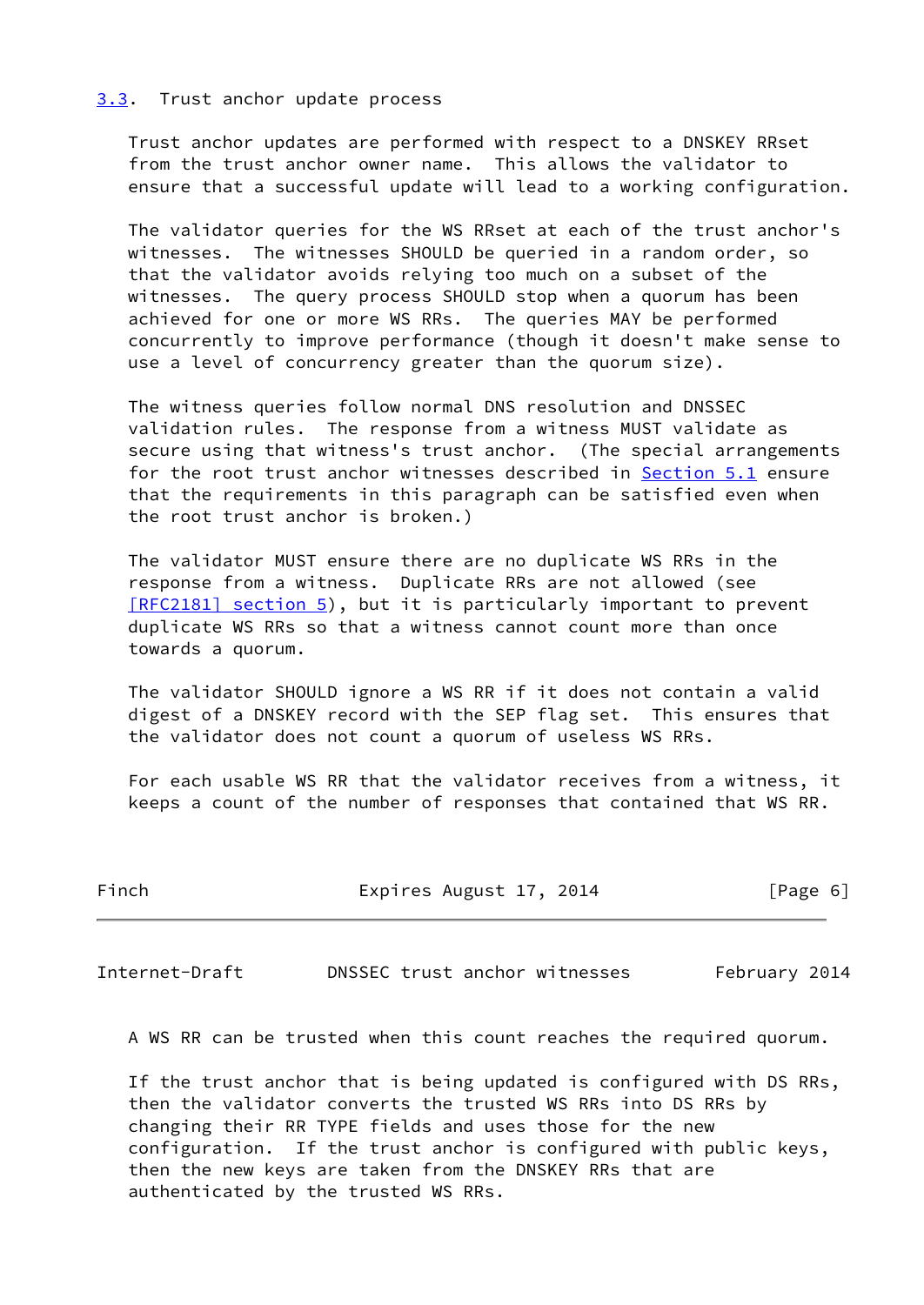<span id="page-7-0"></span>[4](#page-7-0). How witnesses publish WS records

 The administrative arrangements for publishing WS records in a witness zone are analogous to publishing DS records in a parent zone.

 There MUST be an out-of-band (non-DNS) communications channel between the witnesses and the owner of the zone for which they vouch. This is used to authenticate WS RRset changes.

 The timing of trust anchor rollovers is the same as for KSK rollovers [\[RFC6781](https://datatracker.ietf.org/doc/pdf/rfc6781)], except that instead of updating parental DS records, withess WS records must be updated.

- <span id="page-7-1"></span>[4.1](#page-7-1). Contents of a witness zone
	- o A SOA record.
	- o NS records and name server address records. The name server names SHOULD be in the witness zone. ([Section 5.1](#page-8-1) below explains this requirement.)
	- o A DNSKEY RRset. This SHALL contain exactly one record with the SEP flag set, corresponding to the witness trust anchor. The DNSKEY RRset SHALL be signed by this key. As usual, the DNSKEY RRset SHOULD contain other keys which are used as zone-signing keys.
	- o A WS RRset. There MAY be multiple WS records to allow for multiple digest types and/or multiple trust anchor keys.
	- o Other DNSSEC RRs necessary for a signed zone.
	- o There MAY be other records to provide information about this witness zone. There SHOULD NOT be any records unrelated to witness operations, such as delegations.

Finch Expires August 17, 2014 [Page 7]

<span id="page-7-3"></span>Internet-Draft DNSSEC trust anchor witnesses February 2014

<span id="page-7-2"></span>[4.2](#page-7-2). Lifecycle of witness zones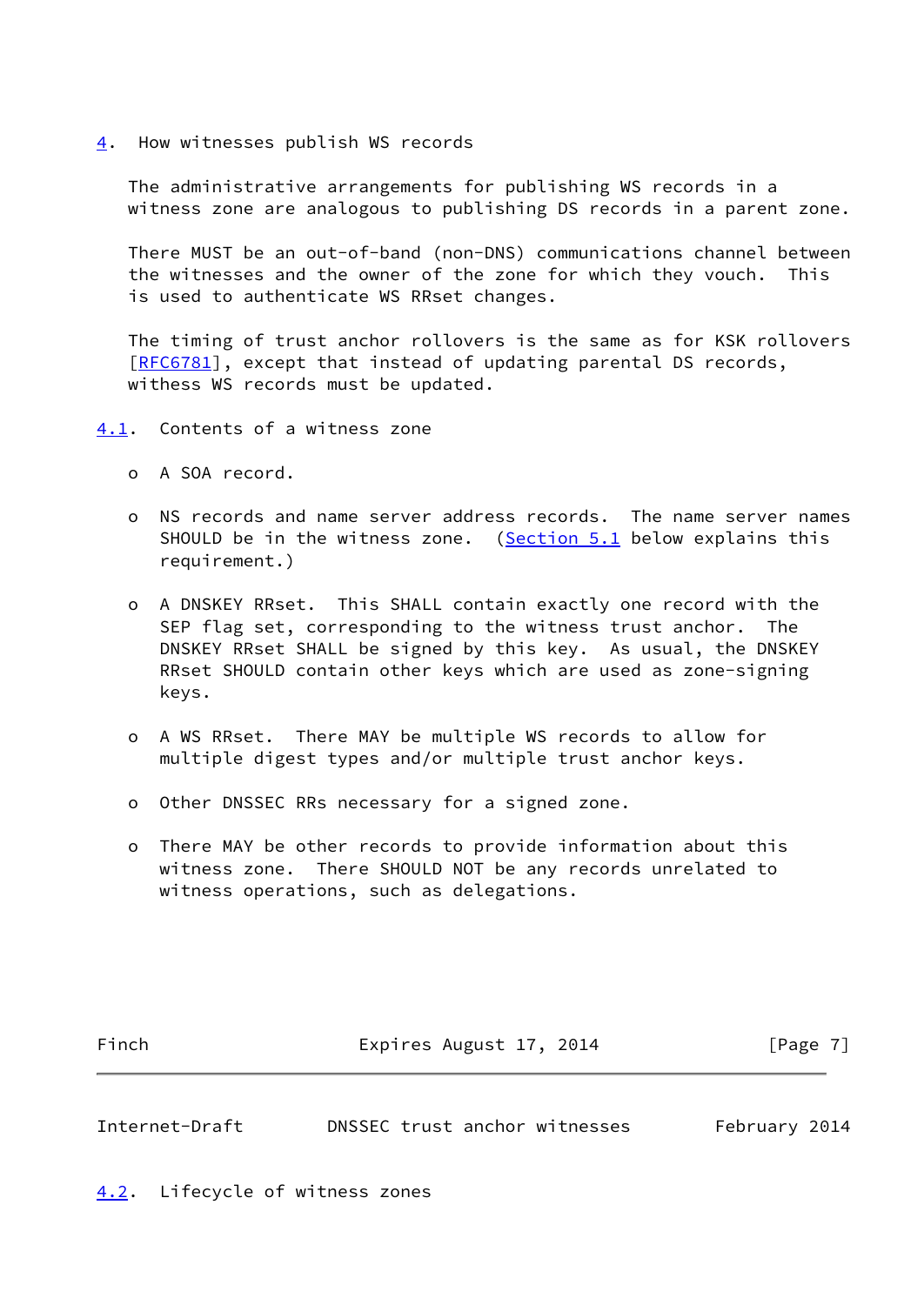A trust anchor SHOULD have many witness zones, in order to provide resilience as well as dispersal of trust.

 Each witness zone is tied to a fixed witness trust anchor. The zone lasts as long as its trust anchor. This SHOULD be at least 10 years, since old software and configurations cannot function after too many of their witnesses have been retired.

 Witnesses are continually retired. It is expected that some witnesses will have to retire early, for instance, if their keys are lost or compromised, or if their host organization is no longer able to maintain them. This is OK since there are plenty of other witnesses.

 New witnesses are continually introduced. Validators configured with an up-to-date set of witnesses will have a decent lifetime. Given an average witness lifetime of W years, a pool of P witnesses, and a quorum size of Q, we expect P/W witness retirements per year. A validator configuration will last until there are Q witnesses left, that is, until there have been P-Q retirements, which takes V=(P-  $Q$ )\*(W/P) years. For example, if P=30, W=10, and Q=6, then V=8.

 A witness organization may run multiple witness zones on a rolling replacement schedule in order to avoid a hiatus when a zone is retired. Validators SHOULD be configured to use only one witness zone from each witness organization, to avoid trusting one organization too much.

<span id="page-8-0"></span>[5](#page-8-0). The root trust anchor

<span id="page-8-1"></span>[5.1](#page-8-1). Locating root trust anchor witness zones

 There is a bootstrapping problem when a validator has an out-of-date root trust anchor: it needs to find the name servers for the witness zones in order to be able to get the WS records that vouch for the new root trust anchor; however it is unable to validate the responses it gets while resolving the name server addresses. This section describes how to minimize this bootstrapping problem.

 All root witness zones SHALL be delegated from a single parent zone, called root-witnesses.arpa. This zone is to be maintained by IANA. A delegation in this zone indicates that there are out-of-band arrangements between the root DNSSEC key managers (XXX do they have a better name?) and the witness organization allowing the witness organization to meaningfully vouch for changes to the root DNSSEC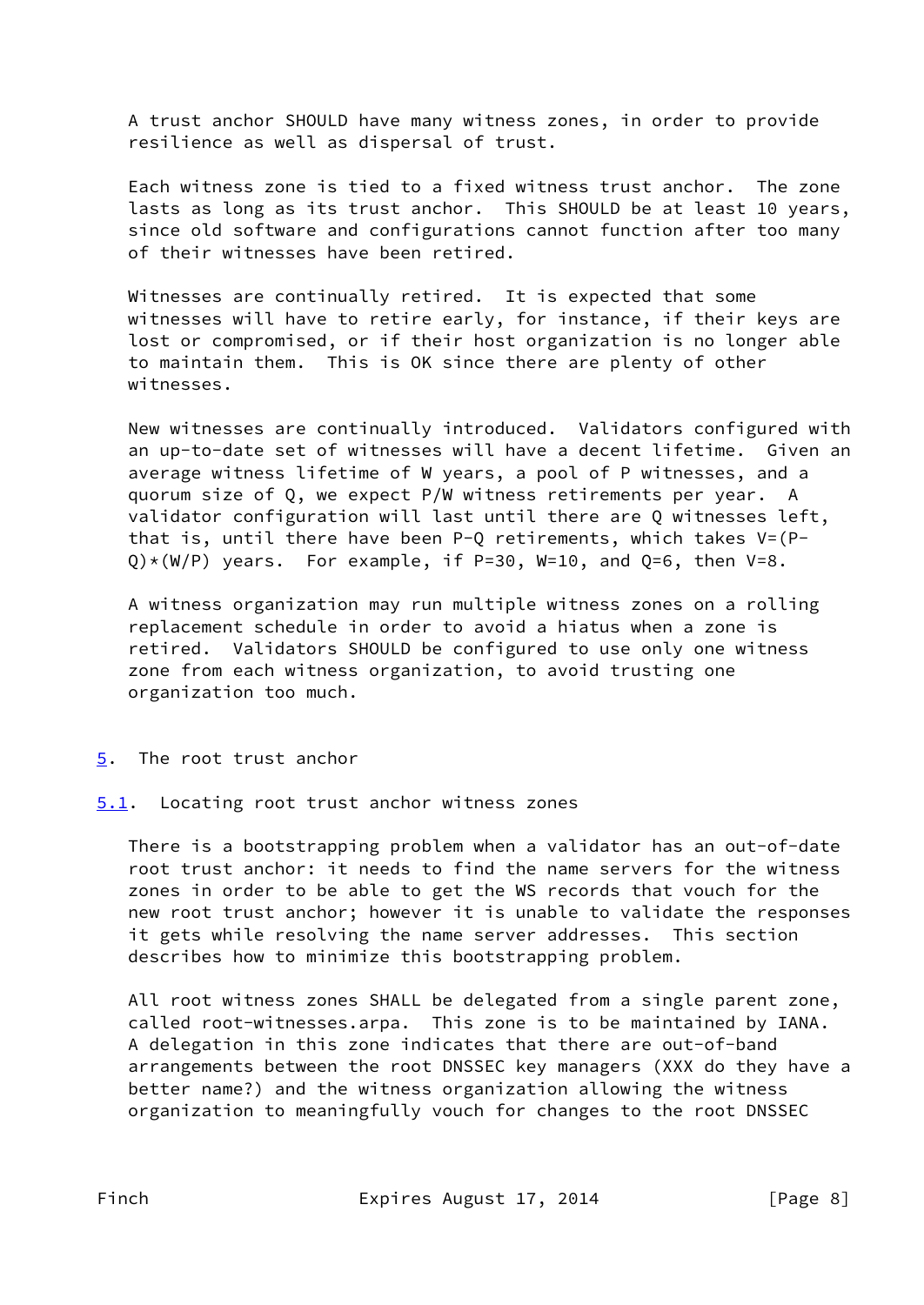<span id="page-9-1"></span>Internet-Draft DNSSEC trust anchor witnesses February 2014

trust anchor.

 The root-witnesses.arpa zone SHOULD NOT be signed. Leaving the zone unsigned prevents the risk that validators will use some higher-level trust anchor to validate responses from a witness zone rather than the witness trust anchor itself. In particular we want to avoid a compromised root key being used to vouch for itself. The purpose of the root-witnesses.arpa zone is to contain delegation NS RRs and glue address records for the witness zones, and these records are never signed. The signed parts of delegations are the DS RRsets; omitting those prevents unsafe witness validation, but also leaves almost nothing in the root-witnesses.arpa zone to sign.

 Each witness zone's name servers have names inside that witness zone so that they can be validated by the witness trust anchor without depending on any other part of the DNS.

 The root-witnesses.arpa zone SHALL be served by the root name servers. This is so that a bootstrapping validating resolver can find its witnesses using just its root hints, and get a direct referral to the right witness zone name servers, again without depending on any other part of the DNS.

 Since the referral from root-witnesses.arpa is to a zone for which the validating resolver has a trust anchor, it does not need to validate the delegation chain through the witness zone's parents. Depending on its validation strategy, a bootstrapping validator might need special logic to avoid validaing this delegation chain or to ignore validation failures in it, in particular when its root trust anchor is stale.

<span id="page-9-0"></span>[5.2](#page-9-0). Root trust anchor witness organizations

 In order to populate the root-witnesses.arpa zone, IANA has to select a number of root witness organizations who will receive delegations from this zone.

 These might be selected from TLD operators, root server operators, registry service providers, accredited registrars, and others who have an interest in the security and robustness of the DNS.

#### <span id="page-9-2"></span>[6](#page-9-2). Security Considerations

 This memo aims to improve the security and robustness of the DNS. There are security-related requirements and recommendations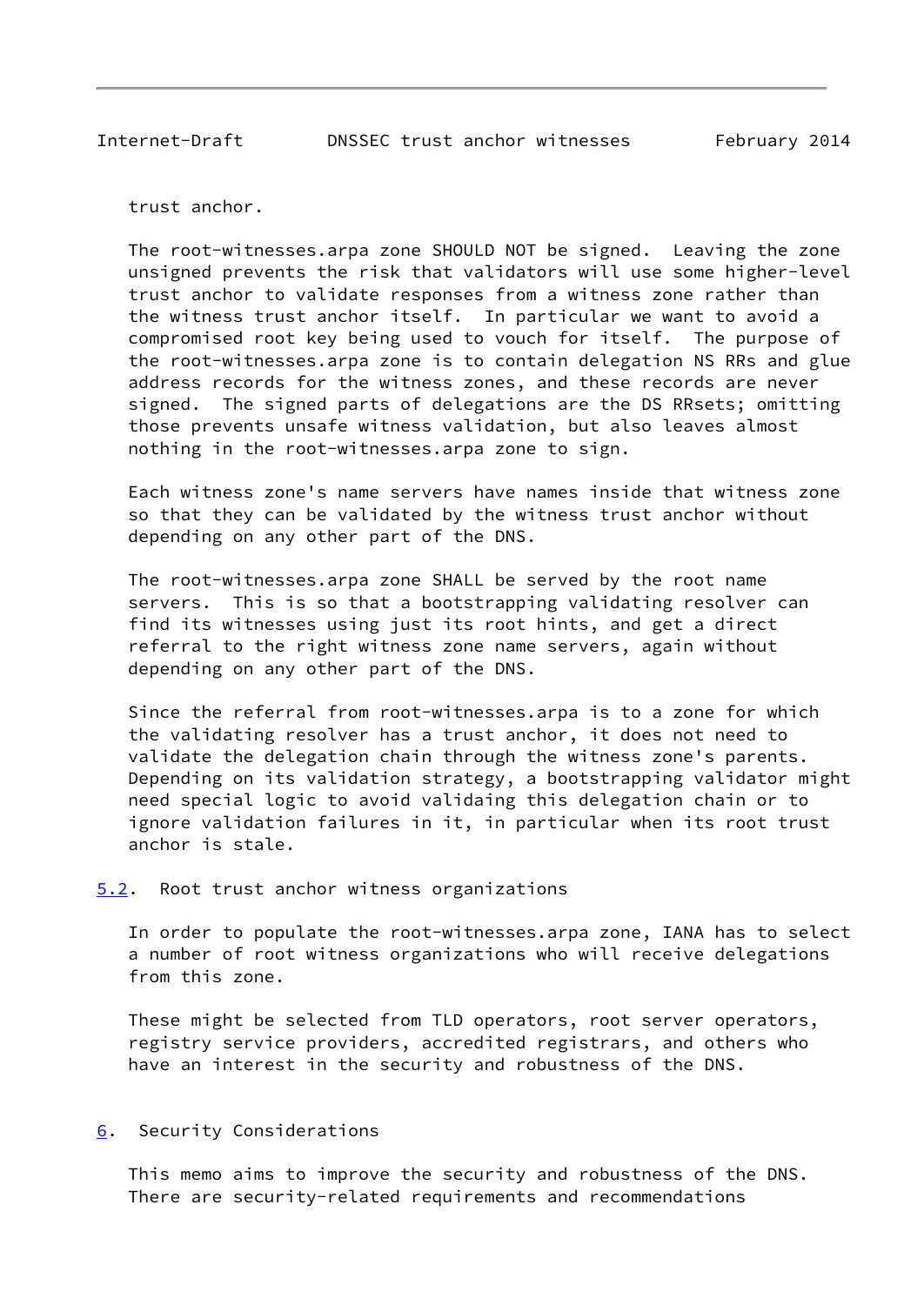throughout.

Finch Expires August 17, 2014 [Page 9]

<span id="page-10-1"></span>Internet-Draft DNSSEC trust anchor witnesses February 2014

<span id="page-10-0"></span>[7](#page-10-0). IANA Considerations

A DNS RR type number is required for the WS RR.

 This memo directs IANA to set up the root-witnesses.arpa zone and manage ongoing liaison with the root trust anchor witnesses.

- <span id="page-10-2"></span>[8](#page-10-2). Normative references
	- [RFC2119] Bradner, S., "Key words for use in RFCs to Indicate Requirement Levels", [BCP 14](https://datatracker.ietf.org/doc/pdf/bcp14), [RFC 2119](https://datatracker.ietf.org/doc/pdf/rfc2119), March 1997.
	- [RFC2181] Elz, R. and R. Bush, "Clarifications to the DNS Specification", [RFC 2181,](https://datatracker.ietf.org/doc/pdf/rfc2181) July 1997.
	- [RFC3757] Kolkman, O., Schlyter, J., and E. Lewis, "Domain Name System KEY (DNSKEY) Resource Record (RR) Secure Entry Point (SEP) Flag", [RFC 3757](https://datatracker.ietf.org/doc/pdf/rfc3757), April 2004.
	- [RFC4034] Arends, R., Austein, R., Larson, M., Massey, D., and S. Rose, "Resource Records for the DNS Security Extensions", [RFC 4034,](https://datatracker.ietf.org/doc/pdf/rfc4034) March 2005.
	- [RFC4035] Arends, R., Austein, R., Larson, M., Massey, D., and S. Rose, "Protocol Modifications for the DNS Security Extensions", [RFC 4035](https://datatracker.ietf.org/doc/pdf/rfc4035), March 2005.
	- [RFC5011] StJohns, M., "Automated Updates of DNS Security (DNSSEC) Trust Anchors", STD 74, [RFC 5011,](https://datatracker.ietf.org/doc/pdf/rfc5011) September 2007.
	- [RFC6781] Kolkman, O., Mekking, W., and R. Gieben, "DNSSEC Operational Practices, Version 2", [RFC 6781](https://datatracker.ietf.org/doc/pdf/rfc6781), December 2012.

#### <span id="page-10-3"></span>[Appendix A.](#page-10-3) Questions

Should this this scheme be extended to be more like DLV? That is,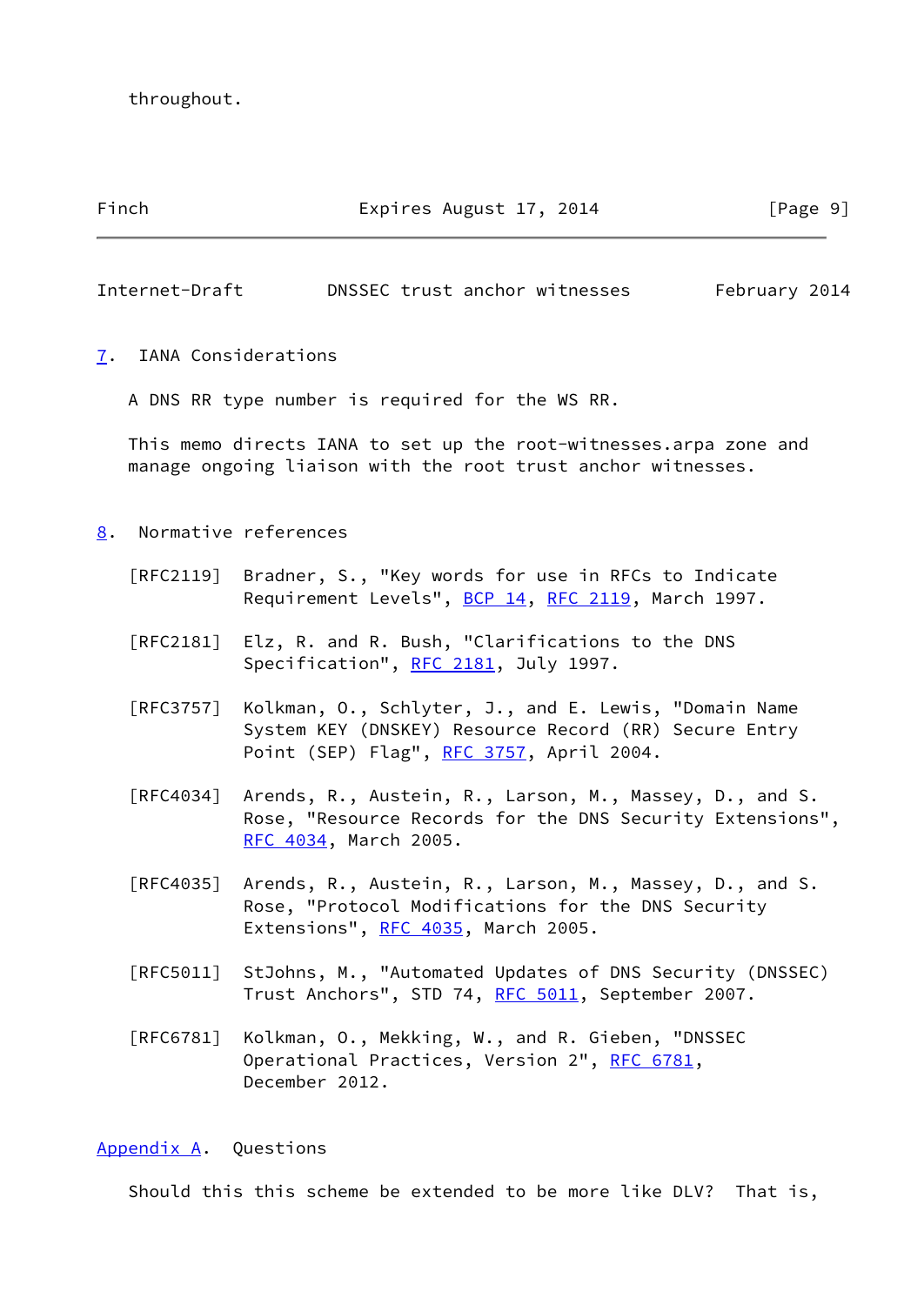witness zones could vouch for any trust anchors. Validators would look up WS records by concatenating the name of the automatically updated trust anchor name and the witness zone name. There would be an implicit many-to-many relationship between witnesses and automatically updated trust anchors, instead of an explicit many-to one relationship.

Finch Expires August 17, 2014 [Page 10]

<span id="page-11-0"></span>Internet-Draft DNSSEC trust anchor witnesses February 2014

Author's Address

 Tony Finch University of Cambridge Computing Service Roger Needham Building 7 JJ Thomson Avenue Cambridge CB3 0RB ENGLAND

 Phone: +44 797 040 1426 Email: dot@dotat.at URI: <http://dotat.at/>